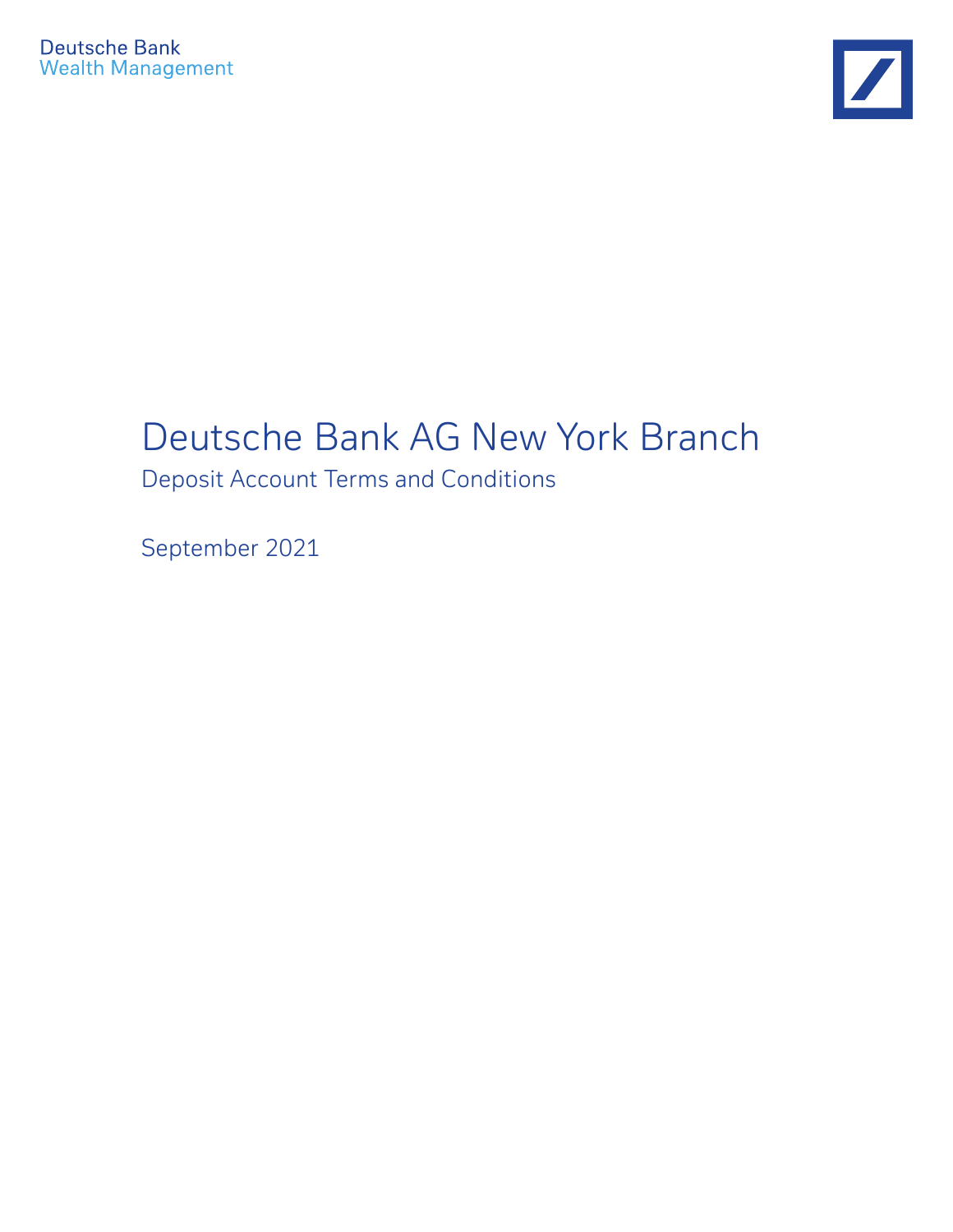## **Table of Contents**

|                |                                                                                 | Page |
|----------------|---------------------------------------------------------------------------------|------|
| $\mathsf{L}$   |                                                                                 |      |
| $\mathbb{I}$ . |                                                                                 |      |
| III.           |                                                                                 |      |
| IV.            |                                                                                 |      |
| V.             |                                                                                 |      |
| VI.            |                                                                                 |      |
| VII.           |                                                                                 |      |
| VIII.          |                                                                                 |      |
| IX.            |                                                                                 |      |
| X.             |                                                                                 |      |
| XI.            |                                                                                 |      |
| XII.           |                                                                                 |      |
|                |                                                                                 |      |
|                | 2.                                                                              |      |
|                |                                                                                 |      |
|                | 4. Uniform Transfers to Minors Act/Uniform Gifts to Minors Act ("UTMA/UGMA")  8 |      |
|                |                                                                                 |      |
|                |                                                                                 |      |
| XIII.          |                                                                                 |      |
| XIV.           |                                                                                 |      |
| XV.            |                                                                                 |      |
| XVI.           |                                                                                 |      |
| XVII.          |                                                                                 |      |
| XVIII.         |                                                                                 |      |
| XIX.           |                                                                                 |      |
| XX.            |                                                                                 |      |
| XXI.           |                                                                                 |      |
|                |                                                                                 |      |
|                |                                                                                 |      |
|                | 3. Treatment of Preferred CDs upon insolvency of Deutsche Bank AG NY Branch     |      |
|                |                                                                                 |      |
|                | 4.                                                                              |      |
|                |                                                                                 |      |
|                | 6.                                                                              |      |
|                | 7.                                                                              |      |
|                | 8.                                                                              |      |
|                | 9.                                                                              |      |
|                |                                                                                 |      |
|                |                                                                                 |      |
|                |                                                                                 |      |
| XXII.          |                                                                                 |      |
| XXIII.         |                                                                                 |      |
|                |                                                                                 |      |
|                |                                                                                 |      |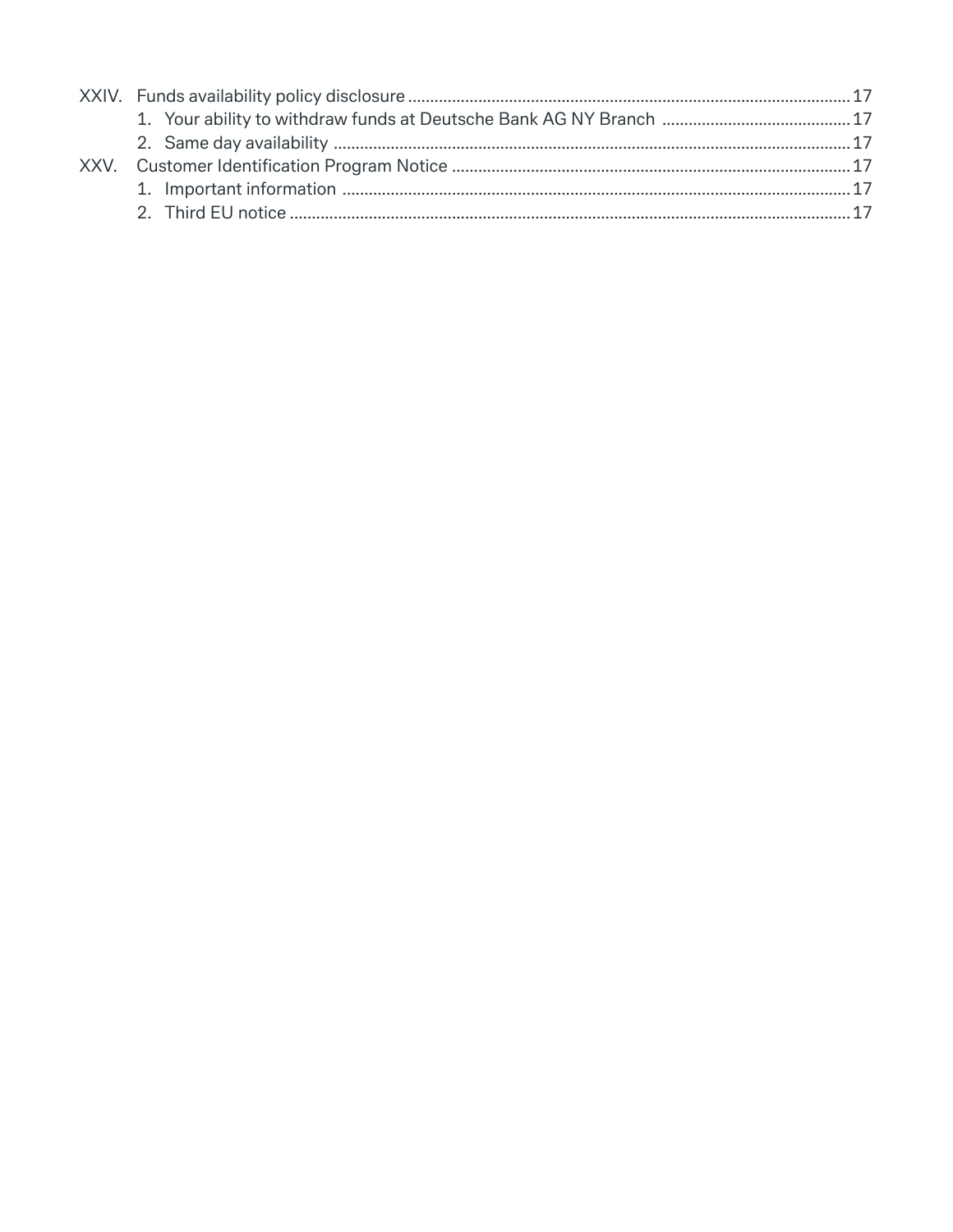## Deutsche Bank AG New York Branch 1 Columbus Circle New York, NY 10019

## I. General information

 Deutsche Bank Aktiengesellschaft, a stock company organized under the laws of the Federal Republic of Germany (Deutsche Bank AG), acting through its New York branch (Deutsche Bank AG New York Branch, Bank or we, us or our), has prepared this Terms and Conditions Statement in connection with the issuance by Deutsche Bank AG NY Branch of certificates of deposit (the Preferred CDs). Deutsche Bank Securities Inc. (DBSI) is a U.S. registered brokerdealer and an indirect wholly owned subsidiary of Deutsche Bank AG.

Deutsche Bank Trust Company Americas (DBTCA) is a New York state-chartered bank and an indirect wholly owned subsidiary of Deutsche Bank AG.

Each Preferred CD is a deposit obligation of Deutsche Bank AG NY Branch.

 Deutsche Bank AG NY Branch's accounts and deposits, and any investment by you in the Preferred CDs issued by, Deutsche Bank AG NY Branch, are:

- NOT insured by the Federal Deposit Insurance Corporation (FDIC).
- NOT insured or guaranteed by any governmental agency of the United States.
- NOT guaranteed by DBTCA.
- Solely obligations of Deutsche Bank AG NY Branch.

 Separate information will be provided to you if the relevant product is subject to the statutory deposit guarantee scheme under the German Deposit Guarantee Act (EinSiG). If no such separate information is provided to you, the relevant product will not be subject to the EinSiG.

 This Terms and Conditions Statement sets forth the terms that will apply generally to the Preferred CDs. Deutsche Bank AG NY Branch will provide to you a Truth-In-Savings Rate Information Disclosure Addendum reflecting the specific terms of the Preferred CDs that you purchase at Deutsche Bank AG NY Branch. You should review carefully this Terms and Conditions Statement and the Truth-In-Savings Rate Information Disclosure Addendum relating to your purchase of any Preferred CD.

The Preferred CDs are only offered in jurisdictions where they can be legally made available and then only to persons meeting suitability standards established by state and federal law.

 This Terms and Conditions Statement is intended only for the recipient to whom it was provided by the applicable placement agent.

 The Preferred CDs have not been registered under the Securities Act of 1933, as amended, or any other applicable securities law. The Preferred CDs have not been approved or disapproved by the Securities and Exchange Commission (SEC) or any state securities commission, nor has the SEC or any state securities commission passed upon the accuracy or adequacy of this Terms and Conditions Statement.

 Payment to you of principal and interest owing in accordance with the terms of the Preferred CDs depends on the financial solvency and ability to pay of Deutsche Bank AG and Deutsche Bank AG NY Branch at the time of maturity of the Preferred CDs. The placement agents do not guarantee in any way the financial condition of Deutsche Bank AG or Deutsche Bank AG NY Branch. The Preferred CDs are not obligations of DBTCA or any other placement agent.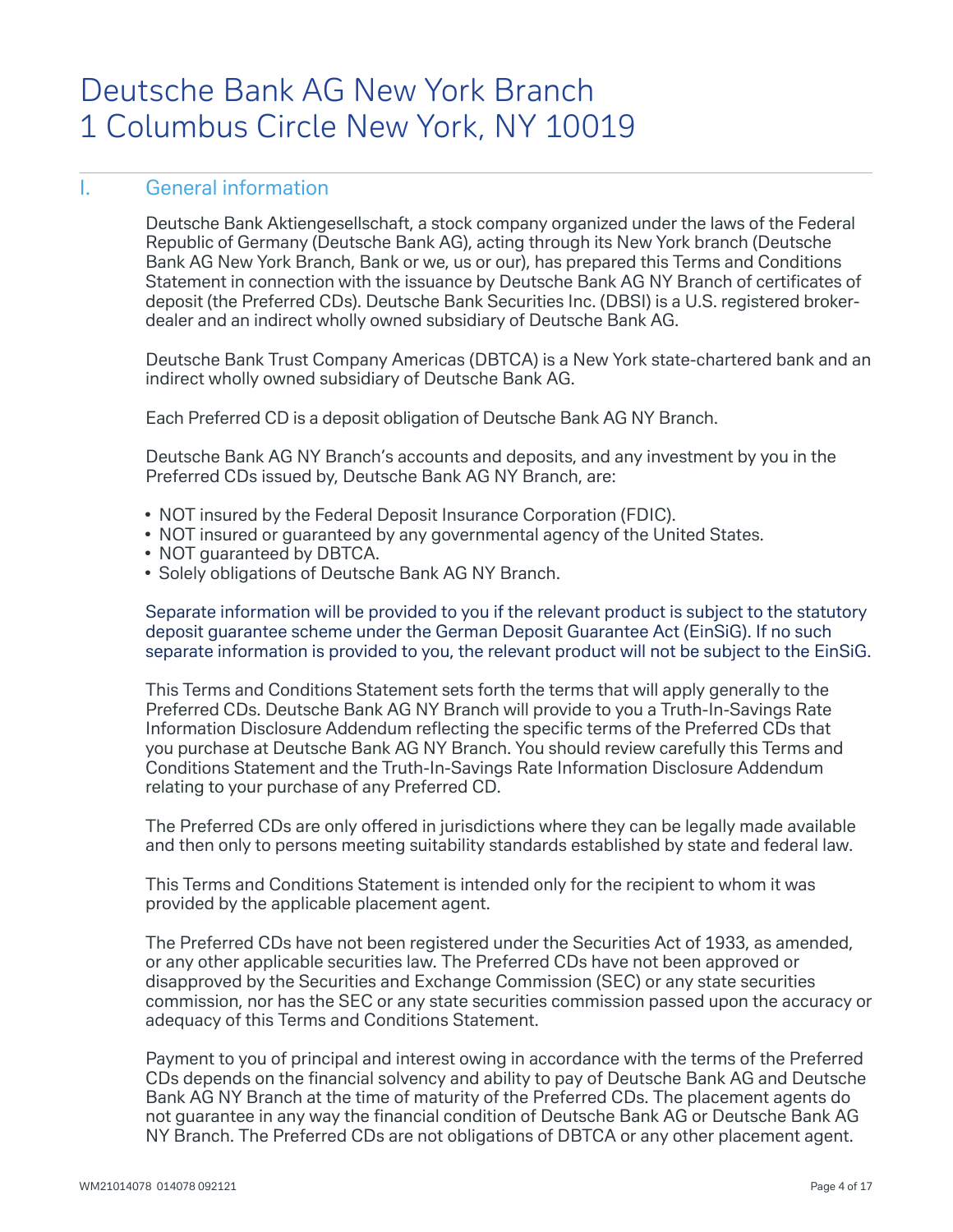## II. Terms and conditions

You have purchased a Preferred CD with Deutsche Bank AG NY Branch as identified in your Deposit Account Opening Application ("Application"), and you agree that the Preferred CD shall be governed by: (a) applicable federal and New York State laws and regulations, (b) usual and customary banking practices, and (c) this Terms and Conditions Statement. If more than one person signs the account application as depositor, the words "you" or "your" shall refer to each such person, and each such person shall be fully bound by this Terms and Conditions Statement.

The following are general terms and conditions pertaining to Preferred CDs you purchase.

## III. Account opening information

 When you purchase a Preferred CD with us, you will provide information about yourself and confirm that it is correct. We may rely on that information until you notify us of a change and we have had a reasonable time to act on the change. United States federal law requires that financial institutions obtain, verify and record information that identifies each customer who opens an account. In this regard, we will request your name, address, date of birth and your Tax Identification Number (or similar identifying number for non-U.S. persons). We will require one or more forms of photo identification and, in some cases, ask you for additional information. If your Preferred CD is issued is established before the Bank is able to verify your information, you may not have access to your funds until your information is verified.

#### IV. Deposits and withdrawals

 In order to purchase a Preferred CD, you must possess or establish a DBTCA demand deposit account (DDA), negotiable order of withdrawal account (NOW Account), or a money market deposit account (MMDA) (each, or collectively, a DBTCA Deposit Account). You may purchase a Preferred CD by giving instructions to DBTCA to transfer funds from your DBTCA Deposit Account at DBTCA to Deutsche Bank AG NY Branch to purchase a Preferred CD. At maturity or in the event of early withdrawal of your Preferred CD, at your instruction proceeds of your Preferred CD will be credited to your DBTCA Deposit Account.

## V. Privacy

 When you purchase a Preferred CD, we provide you with a copy of our Privacy Notice which describes our privacy policy for protecting and securing consumer information. Our Privacy Notice also explains the circumstances under which we may disclose consumer information to affiliates and other third parties. We will subsequently send you a copy of our Privacy Notice at intervals as required by applicable laws and regulations.

## VI. Preferred Certificate of Deposit

A Preferred CD is a time deposit that provides a fixed or variable interest rate on the funds you agree to leave on deposit for a specific period of time, i.e., the term of the Preferred CD. The Preferred CD is not assignable or transferable. Preferred CDs are issued from time to time with varying terms of maturity and interest rates. Variable interest rates will be based on an established index which may change during the term of the Preferred CD. Preferred CDs with a variable rate may not be available for all terms. The interest rate or the index by which the variable rate will be determined periodically is set at the time you make the deposit. You may choose a term from among those offered at the time you purchase or renew your Preferred CD. For any particular term we may offer higher interest rates for larger deposit amounts. We may change the rates and terms that we offer on new Preferred CDs and renewals of existing Preferred CDs at any time without prior notice. Please note that Preferred CDs are not evidenced by physical certificates but are recorded in our records. The purchase of a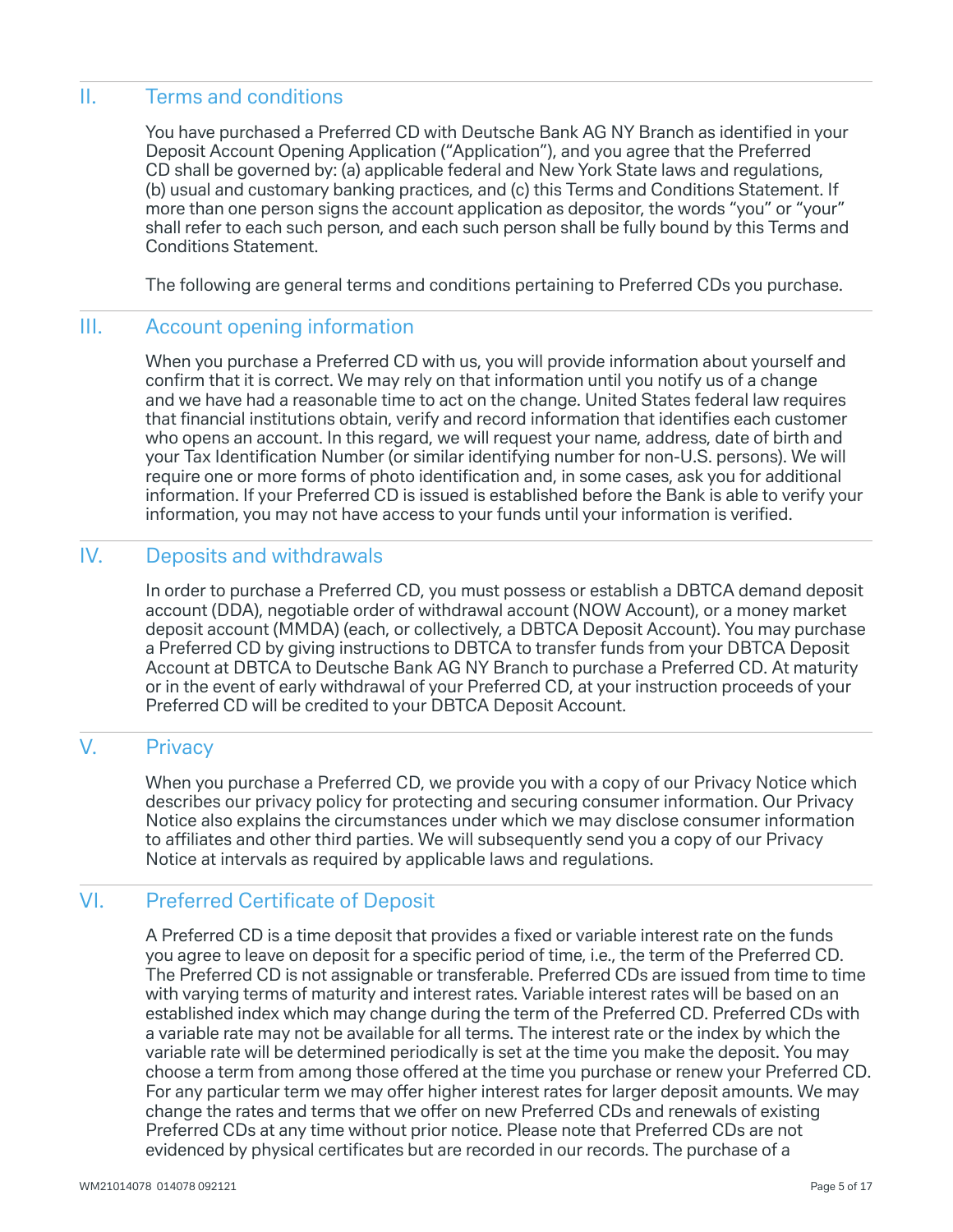Preferred CD is not recommended for persons who wish to take actual possession of a physical certificate. You will receive a monthly statement regarding your Preferred CD and each Preferred CD will be identified by a separate number set forth in the related Truth-In-Savings Rate Information Disclosure Addendum. You should retain the Truth-In-Savings Rate Information Disclosure Addendum and the account statement(s) for your records.

 To purchase a Preferred CD, you must instruct DBTCA to transfer funds from your DBTCA Deposit Account to Deutsche Bank AG NY Branch. Upon receipt of your funds, Deutsche Bank AG NY Branch will issue the Preferred CD you have purchased. The rate of interest, index for variable rate Preferred CDs and term of your Preferred CD will be set forth in the Truth-In-Savings Rate Information Disclosure Addendum relating to any Preferred CD that you purchase. You should review carefully this Terms and Conditions Statement and the Truth-In-Savings Rate Information Disclosure Addendum for a complete description of the terms of the Preferred CDs.

## VII. Preferred CD minimum, maximum and additional deposits

 The minimum deposit to purchase a Preferred CD is \$250,000. The maximum deposit amount is \$25,000,000. Please contact your private banker for larger amounts. After the Preferred CD is purchased, you may not make additional deposits in the Preferred CD.

## VIII. Preferred CD maturity and renewal policies

 Your Preferred CD will mature on the date set forth in the Truth-In-Savings Rate Information Disclosure Addendum relating to the Preferred CD that you purchase. The Preferred CD will not be automatically renewed or rolled over and interest on your Preferred CD will not continue to accrue. Upon maturity, the Bank will transfer the proceeds of your Preferred CD to your DBTCA Deposit Account.

### IX. Interest on Preferred CD

 If you select a Preferred CD term with a variable rate, the interest rate will be determined based upon the index specified at the time the Preferred CD is issued. As a result, the rate for a Preferred CD with a variable rate may change periodically during the life of the Preferred CD if the related index changes before the maturity of the deposit. Preferred CDs with a fixed rate will pay the same interest rate throughout the life of the Preferred CD. Interest begins to accrue on the Business Day that Deutsche Bank AG NY Branch receives your deposit from you for the purchase of the Preferred CD (the Purchase Date) for all Preferred CDs (both fixed and variable rate). A Business Day shall be a day on which Deutsche Bank AG NY Branch is open for business in New York, NY. The Purchase Date will be specified in the Truth-In-Savings Rate Information Disclosure Addendum relating to the Preferred CD that you purchase.

Unless otherwise specified on your Truth-In-Savings Rate Information Disclosure Addendum, interest earned on Preferred CDs with original maturities of one year or less will be paid at the maturity of such Preferred CDs, and interest earned on Preferred CDs with original maturities of more than one year will be paid each year on the anniversary of the Purchase Date and at maturity of the Preferred CD. Interest will be credited to the Preferred CD. As noted above, payments pursuant to the terms of any Preferred CD are always subject to the financial solvency and ability to pay of Deutsche Bank AG and Deutsche Bank AG NY Branch.

 Interest payments on the Preferred CDs will be calculated on the basis of the actual number of days elapsed over a 365/366 day year. Interest payments will be credited to the deposit account on the day prior to maturity.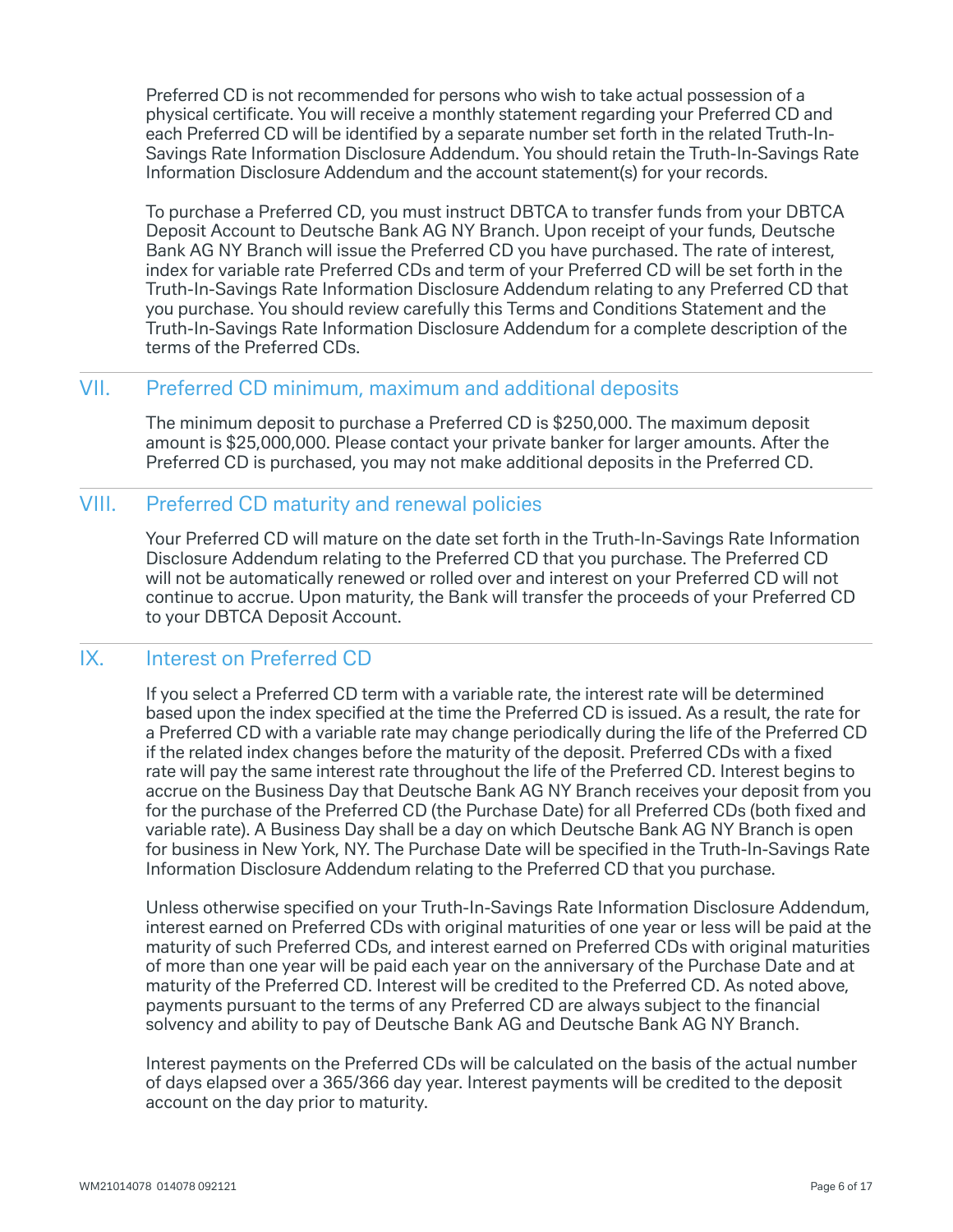## X. Early withdrawal of Preferred CD

 No early withdrawals will be allowed, unless permitted by Deutsche Bank AG NY Branch in its sole discretion. In the event you wish to make an early withdrawal of your Preferred CD, and such withdrawal is permitted by us, we will impose a penalty. If you withdraw the deposited funds within the first six days after the Purchase Date, in accordance with Regulation D of the Federal Reserve Board, we will impose a penalty equal to seven days' simple interest on the amount withdrawn.

 After the initial six-day period, if we permit you to withdraw the deposited funds before the maturity date we will impose a penalty based on the maturity of the Preferred CD. If the Preferred CD has a maturity of three months or less, the penalty will equal the total amount of interest earned on the principal balance of the Preferred CD. If the Preferred CD has a maturity of greater than three months but less than or equal to one year, the penalty will equal ninety (90) days' simple interest on the principal balance of the Preferred CD. If the Preferred CD has a maturity greater than one year, the penalty will equal six (6) months' simple interest on the principal balance of the Preferred CD. No partial withdrawals of the Preferred CD are permitted.

 Notwithstanding the foregoing, no penalty will be charged for early withdrawal upon the death or loss of legal competency of any individual who is the holder of the Preferred CD. However, written verification acceptable to the Bank may be required in such an event.

 The annual percentage yield on a Preferred CD assumes that interest will remain on deposit until maturity. A withdrawal of interest will reduce the interest earned on the Preferred CD.

## XI. Account statements

 An account statement will be issued to you monthly. Each account statement will be presumed true and correct unless you notify the Bank within 30 days after the account statement is mailed or made available to you. You agree to provide the Bank with all information necessary for the Bank to investigate any alleged errors or unauthorized transactions.

### XII. Additional information

#### Ownership of Preferred CD

#### 1. Individual accounts

 The ownership of your Preferred CD is in the name of a natural person in his or her individual capacity if it is designated as an Individual Account in the Application.

#### 2. Joint accounts

If your Preferred CD is a joint account, you agree to be bound by the following:

- Unless you specify otherwise, you authorize us to designate the Preferred CD as a "joint account with right of survivorship."
- In the event of the death of one or more owners, the entire interest in the Preferred CD shall be vested in the survivor(s) on the same terms and conditions as before the death, and the survivor(s) will indemnify the Bank for any loss incurred through treatment of the Preferred CD as provided herein.
- Each party shall have the authority to deal with us as if each were the sole Preferred CD or owner, without notice to the other Preferred CD.
- We may follow the instructions of any owner concerning the Preferred CD with respect to payments or any other transactions even if such payments or other transactions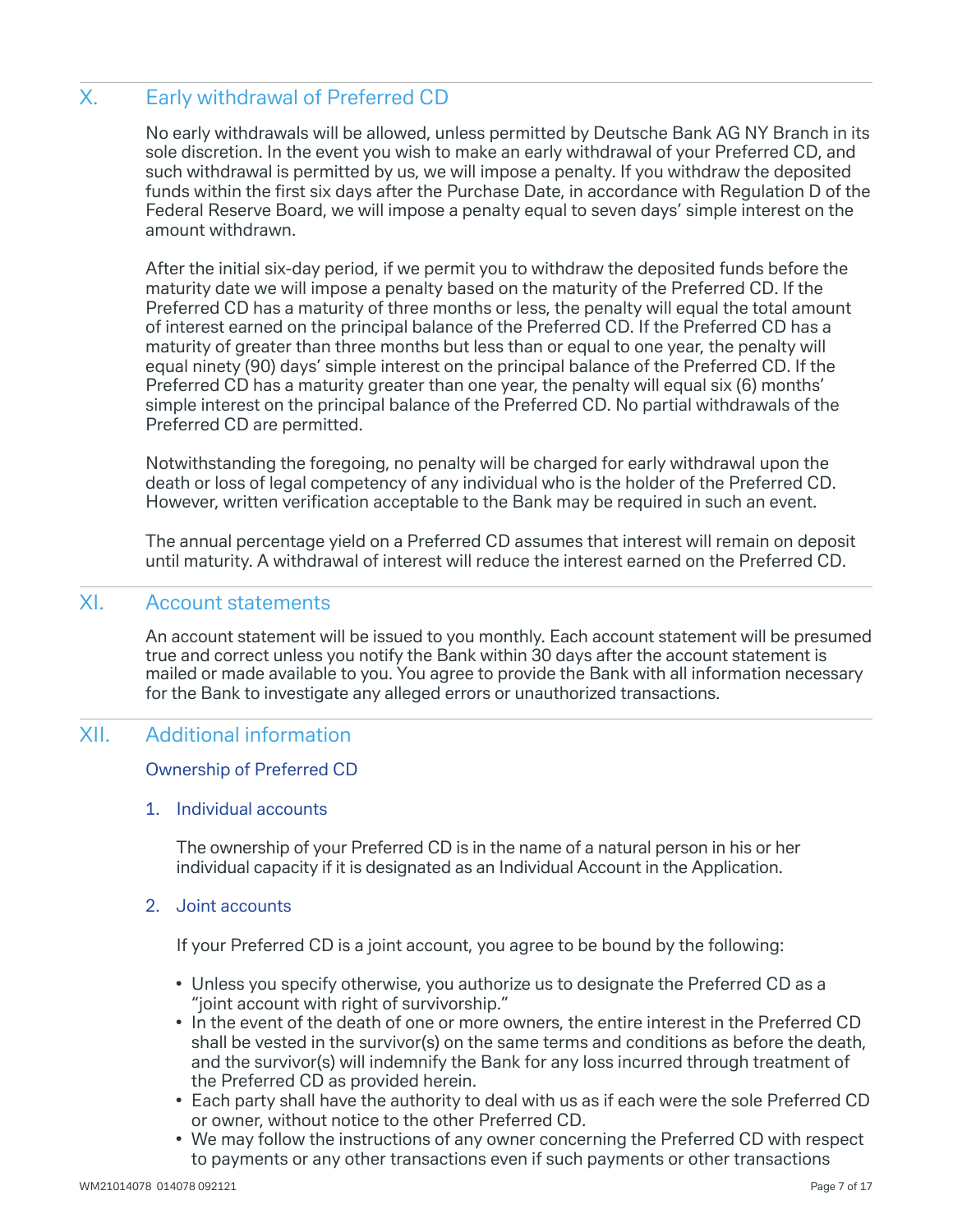shall be made to one owner and not to all of the Preferred CD owners. This includes any owner's authority to add additional persons as Account owners and to close the Preferred CD.

- We may require joint action or written authorization by all Preferred CD owners with respect to any matter concerning the Preferred CD, including the giving or cancellation of instructions and the withdrawal of monies.
- In the event we receive conflicting instructions from any Preferred CD owners, we may in our sole discretion: (i) follow any such conflicting instructions; (ii) require written or verbal authorization of both, all, or another owner before acting on the instructions from any owner; (iii) send the assets of the Preferred CD to the address to which the last Preferred CD statement was mailed or at such other address as the Bank may have in its records for the Preferred CD; or (iv) file an interpleader action in an appropriate court to let the court resolve the conflict.
- WE MAY RELY UPON INSTRUCTIONS REGARDING THE PREFERRED CD FROM ONE OWNER WITHOUT INCURRING ANY LIABILITY TO THE OTHER OWNER(S).
- EACH OWNER OF THE PREFERRED CD IS JOINTLY AND SEVERALLY LIABLE TO US FOR: (1) ALL AMOUNTS OWED TO THE BANK ON THE PREFERRED CD; AND (2) ALL COSTS, LOSSES OR LIABILITIES RELATED TO THIS TERMS AND CONDITIONS STATEMENT OR THE PREFERRED CD.

#### 3. Voluntary trust account—Payment of balance upon death

 If your Preferred CD is held by one or more depositors "in trust for" (ITF) one or more beneficiaries or, alternatively, the phrases "as Trustee for" (ATF) or "Payable on Death" (POD) are used in the account title for your Preferred CD you agree to the following:

- Such a Preferred CD cannot be established without one or more named beneficiary(ies).
- If there are multiple Preferred CD Account owners (a joint POD account), until the death of all owners, the Preferred CD shall be treated as a joint account with rights of survivorship. In any event, upon the death of the last remaining owner, any balance in the Preferred CD not subject to the Bank's lien and right of setoff shall be paid directly to the named beneficiary(ies) upon presentation of a certified copy of the death certificate and such other documentation as we may request from the beneficiary(ies).
- In the event of multiple beneficiaries, the balance in the Preferred CD will be divided equally between or among the named beneficiaries. The Bank will not pay a balance (or such division of a balance) in the Preferred CD over \$1,000 directly to a minor or minors. The Bank, at its discretion, may pay balances (or such divisions of balances) up to \$10,000 to a parent or parents of a minor or minors. Otherwise, the Bank will pay balances (or such divisions of balances) only to a court-appointed guardian for the minor(s).
- If the beneficiar(ies) predecease(s) the last remaining owner, the Preferred CD shall become an individual account of the owner if he or she is the sole remaining owner or a joint account with rights of survivorship among the owners if there are multiple owners.
- We shall have no duty to monitor the account or the status of the owner(s) or beneficiar(ies).

#### 4. Uniform Transfers to Minors Act/Uniform Gifts to Minors Act ("UTMA/UGMA")

 This type of account is established under a state Uniform Transfers to Minors Act. Please see the UTMA Supplement for additional information on: (i) creating a custodial/UTMA account; (ii) the minor aged beneficiary, the custodian, and successor custodian (if applicable): and (iii) the character of UTMA accounts, including terms for the Bank taking instructions from the Custodian. We shall have no duty to monitor the Preferred CD Account or the status or age of the custodian or minor.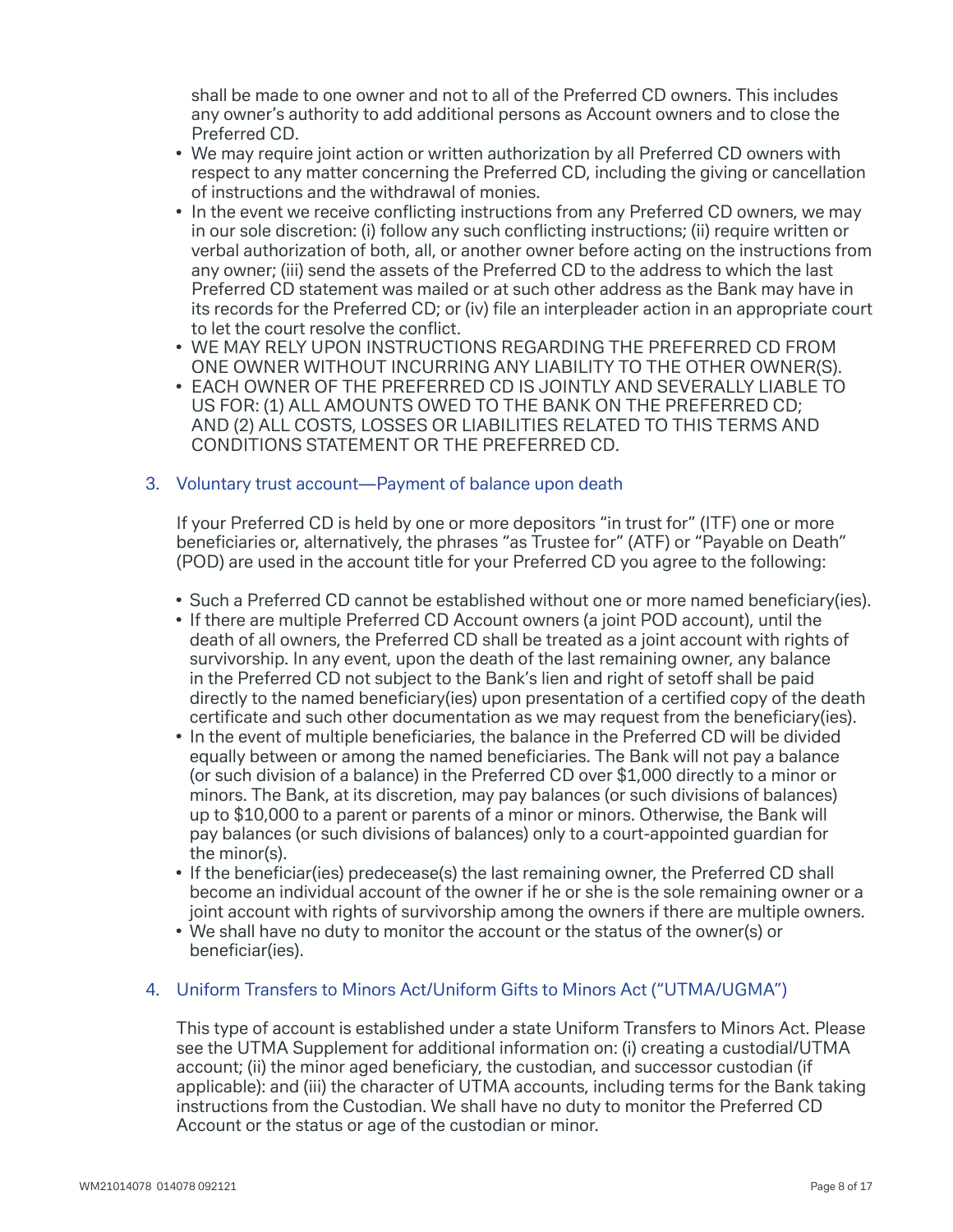#### 5. Business and other non-personal accounts

 If the owner is a corporation, unincorporated association, limited liability company, partnership or limited partnership, trust or estate, nonprofit organization or other entity (each being an "Entity"), you represent the following:

- The Entity is fully authorized and has the power to establish and maintain the Preferred CD and to be bound by this Terms and Conditions Statement.
- All necessary actions have been taken and approvals have been received in accordance with applicable laws and regulations and the organizational documents of the Entity.
- Each signatory of the Application and any other documents relating to the Preferred CD has the authority to execute the Application and such other documents relating to the Preferred CD in his or her stated capacity and has furnished all documents or other information necessary to demonstrate that authority.
- All information provided in the Application is true and accurate.
- The foregoing representations shall continue after the Preferred CD is closed. We may require further documentation from you demonstrating the capacity of the Entity and the authority of any signatories to maintain the Preferred CD.
- The Bank may rely on the accuracy and completeness of all resolutions, signature cards, or other documents that are delivered to the Bank in connection with the Account.
- The Bank may refuse to recognize any resolution affecting the Account that is not on the Bank's form or that appears to be incomplete, inaccurate or improperly executed.

#### 6. Communications

We may:

- Provide communications in English. Send communications to one owner at the address of record for the Preferred CD.
- Such communications shall be deemed sent to all owners of the Preferred CD.
- Send communications to you by mail at the street address that we have in our records. YOU AGREE TO NOTIFY US IF YOU CHANGE YOUR STREET ADDRESS.
- Destroy communications that are returned as undeliverable.
- Stop sending account statements and other communications to you if three consecutive mailings to your street address in our records are returned as undeliverable.

 We are not responsible for communications, or for any checks or other accompanying items lost while not in our possession.

## XIII. Account charges

 You authorize us to debit the Preferred CD for any applicable penalties. If there are insufficient funds in the Preferred CD to satisfy your obligation for any applicable penalties, we may (but are not obligated to) deduct without prior notice the amounts you owe from any other account of yours with us, including, but not limited to, a custody account and/or investment advisory account.

## XIV. Lien and setoff

You pledge and grant us and our affiliates a lien and a right of setoff against your Preferred CD to secure any present or future obligation of yours for the payment of money to us or any of our affiliates, whether matured or unmatured. You agree that we may, without prior notice or demand, apply or set off the funds on deposit at any time to pay off any debt, whether direct or indirect, you have with us or any of our affiliates, and you grant us and our affiliates a security interest in the Preferred CD to secure such debt, as it may arise. With respect to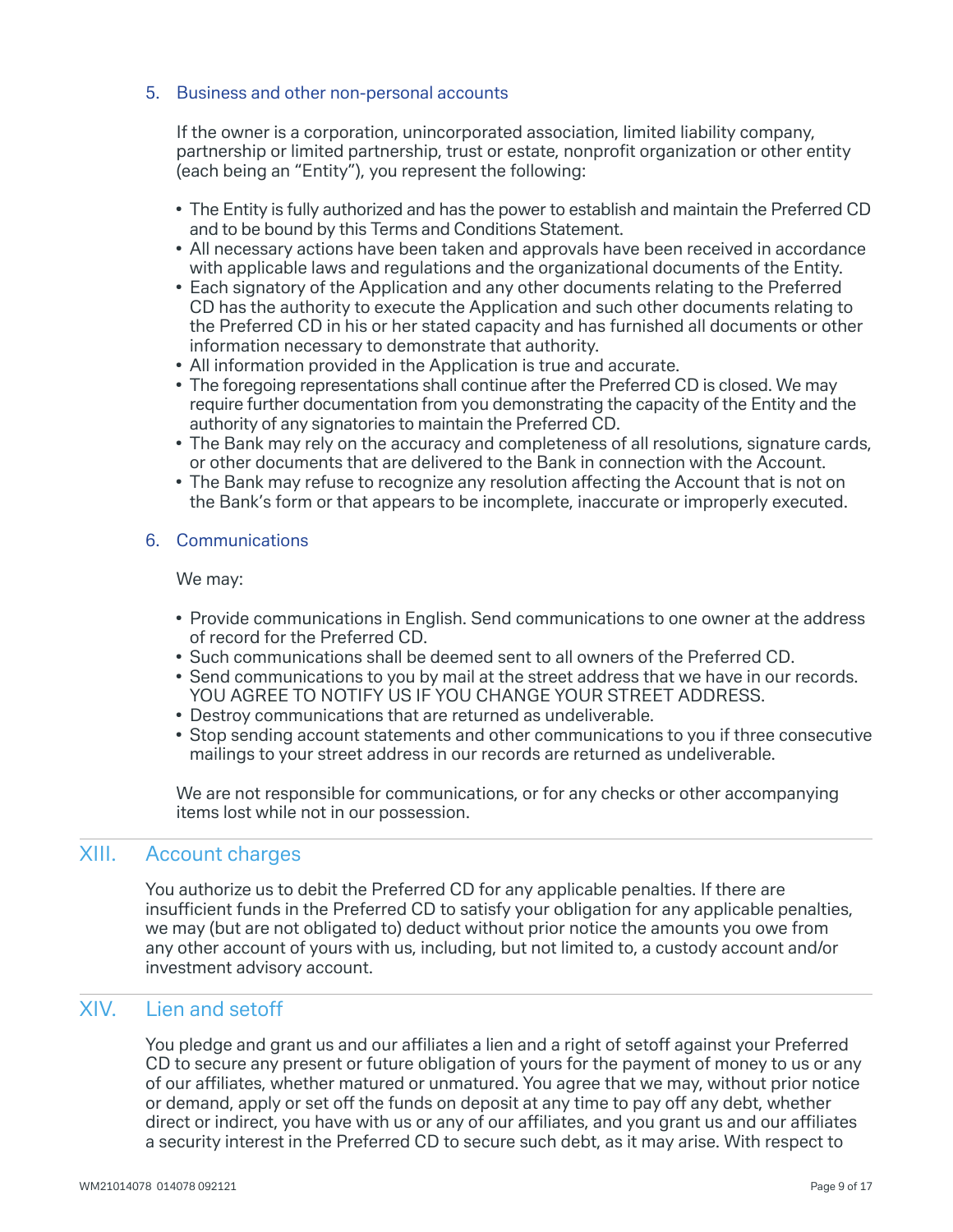all of the foregoing, we will have the rights of a secured creditor under the New York Uniform Commercial Code, as in effect from time to time, or other applicable law.

 If your Preferred CD is a joint account and one or more joint owners are indebted to us or any of our affiliates in any manner, we or our affiliates may use the funds in the Preferred CD to pay the debt without prior notice to you. This right of setoff does not apply if your right to withdraw funds arises only in a representative capacity. If we or any of our affiliates effects a setoff against your Preferred CD, you agree to release and indemnify us and our affiliates from all liability for our actions. You further acknowledge and agree that any federal benefits or other payments deposited to your Account after a date of ineligibility must be returned to the federal government or other payor, as applicable, and the Bank may set off against any of your Accounts in order to recover any ineligible benefits or payments you may have received if the Bank is obligated to return such payments.

We will notify you by mail of the setoff together with the reasons for the set off prior to or on the same Business Day of such action. Failure to provide the notice shall not be deemed to affect the validity of the Bank or its affiliates' right of setoff.

 In the event that your Preferred CD is involved in legal proceedings and we incur any fees or expenses in connection with such matter, such as for responding to subpoenas, then we may apply the funds on deposit for such fees or expenses actually incurred.

## XV. Death or incompetence

 You agree to notify us promptly if any owner or authorized signer on the Preferred CD dies or is declared incompetent by a court. Until we receive a notice of death or incompetency we may continue to act with respect to your Preferred CD as if all owners and signers were alive and competent, and we shall not be liable for any actions or inactions taken in connection with the Preferred CD.

 When we receive a notice that an owner has died or been declared incompetent, we may place a hold on your Preferred CD. We may hold your Preferred CD, until we confirm the identity and authority of the successor owner or owners. This may also include receipt of satisfactory documentation of a duly appointed estate executor or administrator.

### XVI. Abandoned or inactive accounts

 Unclaimed property laws of various states require us to turn over personal property in abandoned accounts, including your Preferred CD. In this regard, the applicable state is generally the state of your last known address as shown in our records, which is usually the address used for your account statements.

 Your account is usually considered abandoned if you have not performed at least one of the following activities for the period of time specified in the applicable state's unclaimed property law:

- Made a deposit to or withdrawal from your account;
- Written to or otherwise contacted us about your account; or
- Otherwise shown an interest in your account such as by asking to keep the account active.

 We are required by unclaimed property laws to turn over the funds in abandoned accounts to the applicable state. The escheatment period is short in many states, e.g., three years in New York for bank accounts. Before turning over the funds in an abandoned account, we may, as required by law, send a notice to the address we currently maintain for the account statement. We may not send this notice if mail previously sent to this address was returned. Unless prohibited by the applicable state law, we may charge the account costs incurred in remitting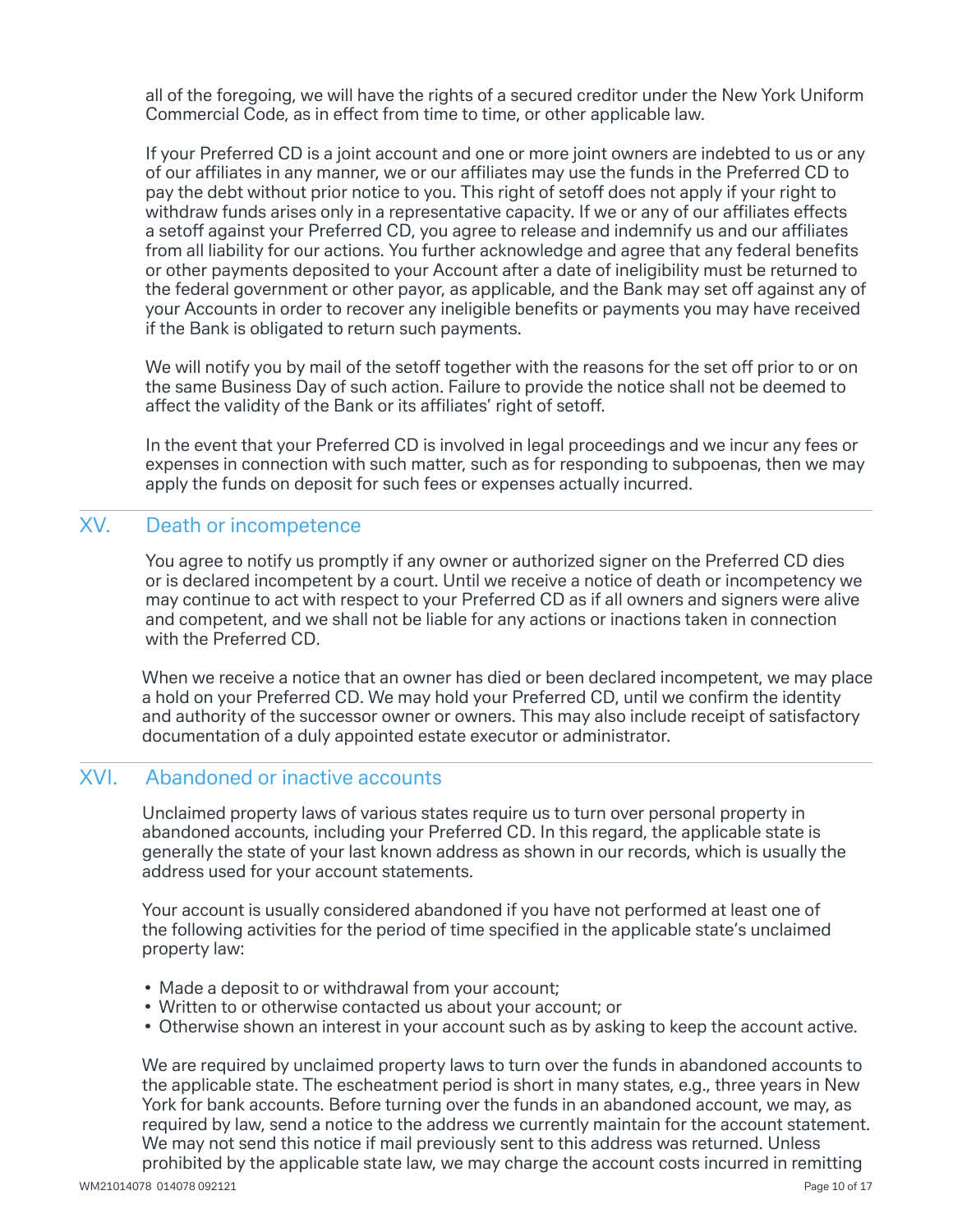funds to the state including the expenses of any notice, advertisement, payment and delivery of the account to the applicable state agency. These charges are not refundable. You may recover unclaimed property turned over to a state by contacting that state.

 If your Preferred CD has been inactive for one year or longer, then (unless prohibited by law) we may stop sending statements to you.

### XVII. Delay, waiver and severability

A delay by us in enforcing our rights will not affect your obligations to us hereunder. Also, if we waive a provision of this Terms and Conditions Statement, the waiver applies only to that provision in that specific instance and not to other provisions or future situations.

 If any part of this Terms and Conditions Statement is invalid or unenforceable under any applicable law, such invalidity or unenforceability shall not affect the remainder of this Terms and Conditions Statement, which shall remain in full force and effect.

## XVIII. Powers of attorney

 You may provide another person with a power of attorney over your Preferred CD. However, the form and execution of the power of attorney must be acceptable to us. We may require an affidavit from the person with the power of attorney attesting that such power of attorney is in full force and effect. In addition, you agree that we may refuse to accept an instruction from the person with the power of attorney to add such person as a joint account holder or beneficiary to your Preferred CD. The death of the principal renders a power of attorney void.

## XIX. Amendments to the Terms and Conditions Statement

 The Bank may change the terms and conditions applicable to Preferred CDs from time to time by amending the Terms and Conditions Statement. The amended and updated Terms and Conditions Statements will supersede all prior versions. We will provide notice of changes, additions, deletions as required by law. If you continue to maintain your Preferred CD with the Bank after the effective date of the amendments or changes, you will be deemed to have accepted the amendments or changes. The Terms and Conditions Statement may be amended or terminated without notice if necessary to comply with any applicable federal or state law or regulation.

#### XX. Governing law, consent to jurisdiction and jury waiver

 Except to the extent pre-empted by federal law, this Terms and Conditions Statement and the rights and obligations of both you and us shall be governed by the laws of the State of New York without giving effect to provisions relating to the choice of law. Each party hereto consents specifically to the exclusive jurisdiction of the federal courts of the United States sitting in the Southern District of New York, or if such federal courts decline to exercise jurisdiction over any action filed pursuant to this Terms and Conditions Statement, the courts of the State of New York sitting in the County of New York. In connection with the foregoing consent, each party irrevocably waives, to the fullest extent permitted by law, any objection which it may now or hereafter have to the court's exercise of personal jurisdiction over each party to this Terms and Conditions Statement or the laying of venue of any such proceeding brought in such a court and any claim that any such proceeding brought in such a court has been brought in an inconvenient forum.

 THE PARTIES HEREBY IRREVOCABLY AND UNCONDITIONALLY WAIVE, TO THE FULLEST EXTENT PERMITTED BY APPLICABLE LAW, ANY RIGHT THAT THEY MAY HAVE TO TRIAL BY JURY OF ANY CLAIM OR CAUSE OF ACTION, OR IN ANY LEGAL PROCEEDING, DIRECTLY OR INDIRECTLY BASED UPON OR ARISING OUT OF THIS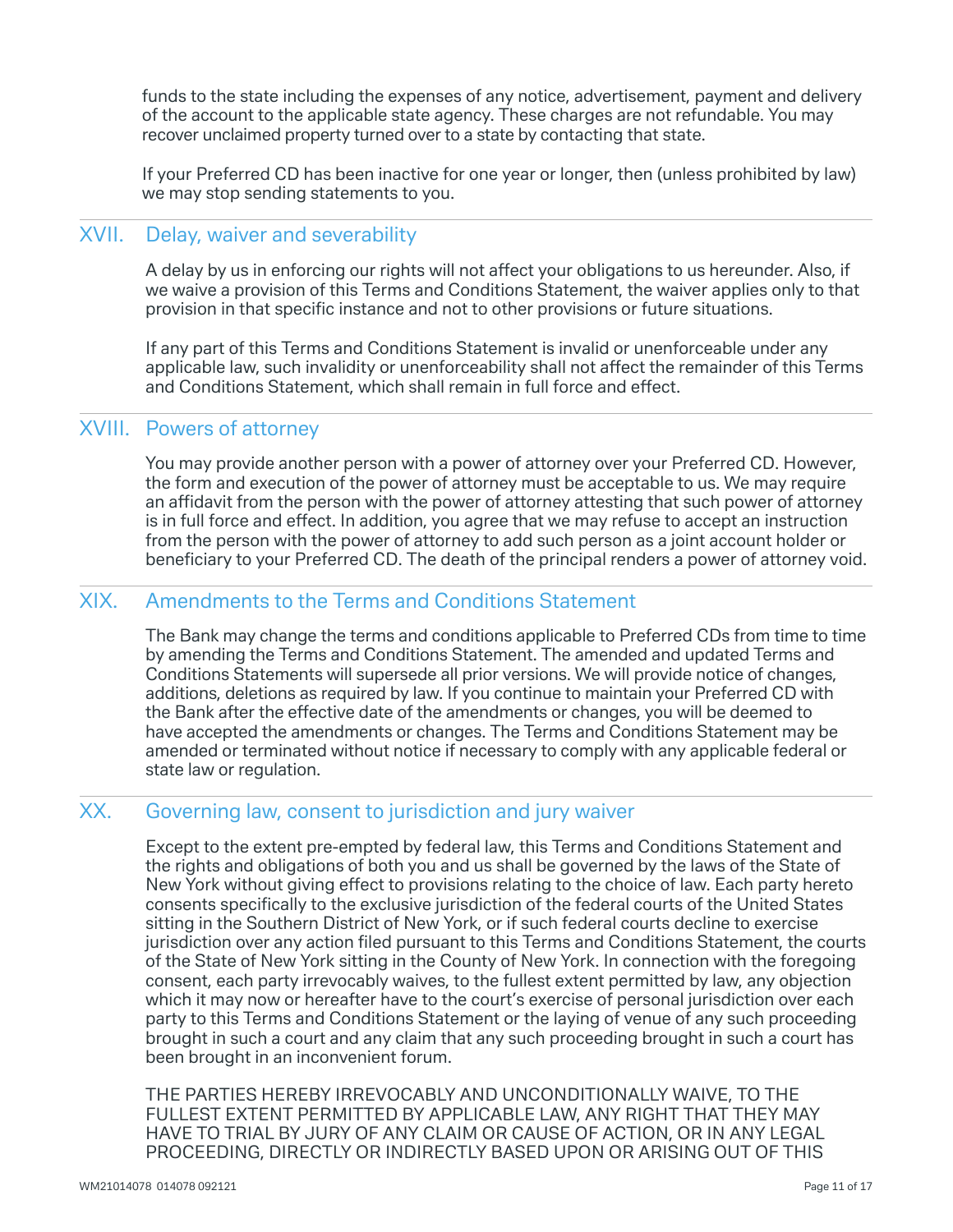TERMS AND CONDITIONS STATEMENT OR THE TRANSACTIONS CONTEMPLATED BY THIS TERMS AND CONDITIONS STATEMENT (WHETHER BASED ON CONTRACT, TORT OR ANY OTHER THEORY). EACH PARTY (A) CERTIFIES THAT NO REPRESENTATIVE, AGENT OR ATTORNEY OF ANY OF THE OTHER PARTIES HAS REPRESENTED, EXPRESSLY OR OTHERWISE, THAT ANY SUCH OTHER PARTY WOULD NOT, IN THE EVENT OF LITIGATION, SEEK TO ENFORCE THE FOREGOING WAIVER AND (B) ACKNOWLEDGES THAT IT AND THE OTHER PARTIES HAVE BEEN INDUCED TO ENTER INTO THIS TERMS AND CONDITIONS STATEMENT BY, AMONG OTHER THINGS, THE MUTUAL WAIVERS AND CERTIFICATIONS IN THIS SECTION.

#### XXI. Important considerations

#### 1. The Preferred CDs are not insured

 The Preferred CDs are obligations of Deutsche Bank AG New York Branch, are not insured by the FDIC or any other governmental agency of the United States and are not obligations of, or guaranteed by, DBTCA, DBSI or any other placement agent. Repayment of the Preferred CDs depends on the ability of Deutsche Bank AG and Deutsche Bank AG NY Branch to satisfy its obligations as they come due. Separate information will be provided to you if the relevant product is subject to the statutory deposit guarantee scheme under the German Deposit Guarantee Act (EinSiG). If no such separate information is provided to you, the relevant product will not be subject to the EinSiG.

#### 2. No secondary market for Preferred CDs

 There is no secondary market for the Preferred CDs. You should be willing to hold your Preferred CDs until they mature.

Certificates of deposit issued by other banks may provide a better return on your investment. You should compare the rates and returns of certificates of deposit, issued by other banks, as the rates paid with respect to the Preferred CDs may be higher or lower than the rates or deposits or other instruments directly available from other banks.

#### 3. Treatment of Preferred CDs upon insolvency of Deutsche Bank AG NY Branch and Deutsche Bank AG

 New York Banking Law authorizes the New York Superintendent of Financial Services to take possession of the business and property of Deutsche Bank AG NY Branch under certain circumstances, generally including violations of law, unsafe or unsound practices or insolvency. In addition, if Deutsche Bank AG were to become insolvent, the Superintendent of Financial Services would be authorized to take possession of Deutsche Bank AG NY Branch.

 Depositors, including investors in Preferred CDs are creditors of Deutsche Bank AG NY Branch. In liquidating or dealing with Deutsche Bank AG NY Branch's business after taking possession, the Superintendent of Financial Services may accept or reject the claims of creditors that arose out of transactions with Deutsche Bank AG NY Branch. Those claims that are not rejected are "accepted" with respect to Deutsche Bank AG NY Branch's assets to the exclusion of the claims of other creditors of Deutsche Bank AG or its branches other than Deutsche Bank AG NY Branch, without prejudice to the rights of the holders of such accepted claims to be satisfied out of other assets of Deutsche Bank AG outside of New York, if possible. Certain of the assets of Deutsche Bank AG NY Branch may represent loans to or claims upon other branches or subsidiaries of Deutsche Bank AG.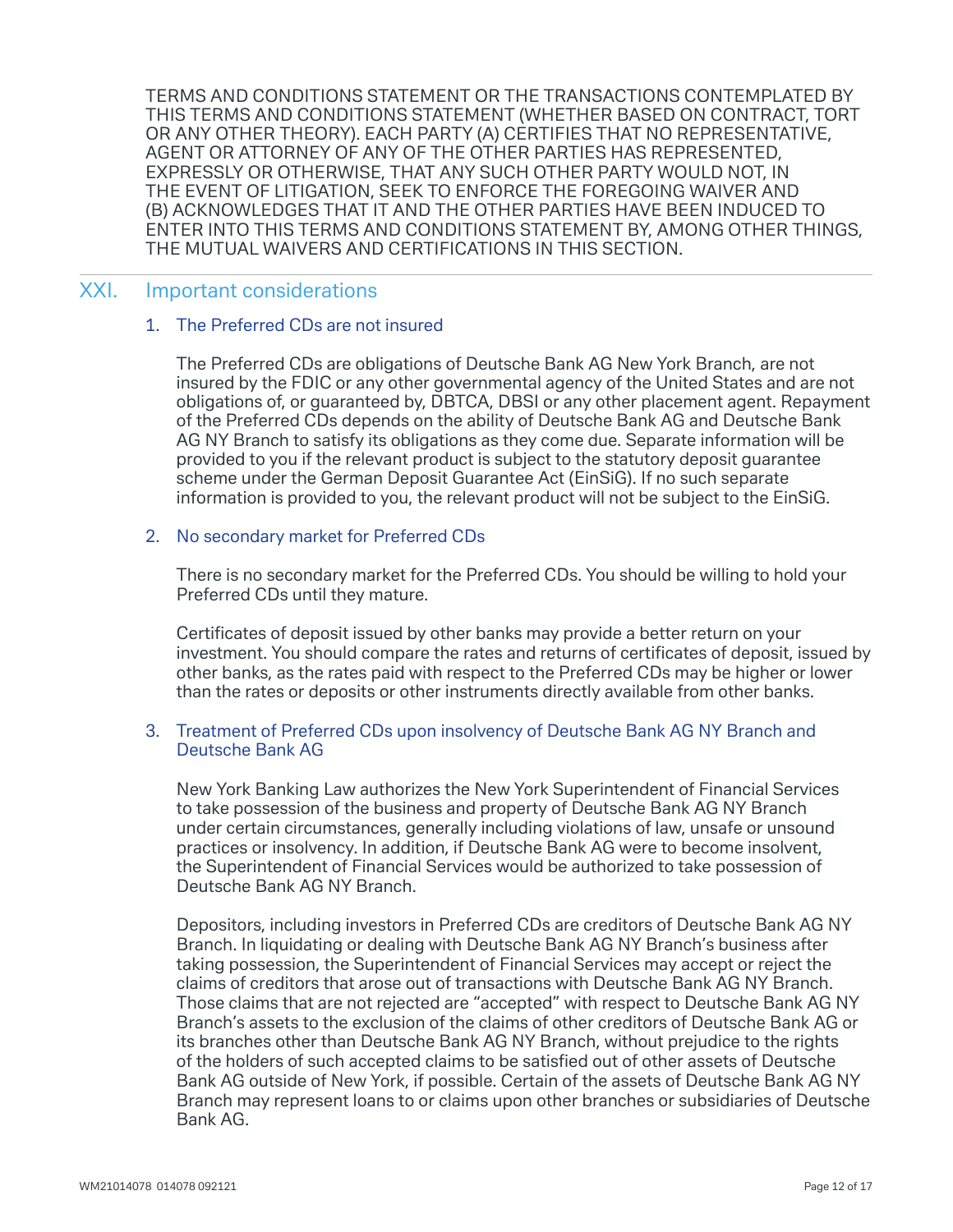After the claims of creditors of Deutsche Bank AG NY Branch are paid out of the business and property of Deutsche Bank AG in New York, the Superintendent of Financial Services will turn over the remaining assets, if any, to Deutsche Bank AG or its liquidator or receiver.

#### 4. Risks

If your Preferred CD is paid off prior to maturity as a result of Deutsche Bank AG's insolvency or a voluntary early withdrawal (see Early Withdrawals) you may be unable to reinvest your funds at the same rate as the original Preferred CD. None of the placement agents, DBTCA, Deutsche Bank AG or Deutsche Bank AG NY Branch are liable to you for any losses you may incur as a result of a decreased interest rate on an investment replacing your Preferred CD.

#### 5. Fees for Preferred CDs

 The placement agents may receive compensation from Deutsche Bank AG NY Branch on the sale of the Preferred CDs. It is possible that the compensation paid to the placement agents (the spread that the placement agents receive) in connection with certain Preferred CDs will be greater than the compensation paid in connection with an investment in other Preferred CDs.

#### 6. Laws and regulations for Preferred CDs

 All depositors whose investment activities are subject to legal investment laws and regulations or review by regulatory authorities should consult with their own legal advisors in determining whether and to what extent the Preferred CDs constitute legal investments for them. Depositors whose investment activities are subject to regulation by federal or state authorities should review rules, policies and guidelines adopted from time to time by those authorities before purchasing any Preferred CDs, as certain obligations may be deemed unsuitable investments, or may otherwise be restricted, under those rules, policies or guidelines. No representations are made as to the proper characterization of the Preferred CDs for legal investment purposes or other purposes. or as to the ability of particular depositors to purchase securities under applicable legal investment restrictions.

 Each purchaser or holder of the Preferred CDs will be deemed to have represented by its purchase and holding of the Preferred CDs that such purchase, holding, maintenance and subsequent disposition of the Preferred CDs and the transactions contemplated hereby do not constitute any kind of investment that is proscribed by any constitution, charter, law, rule, regulation, government code, constituent or governing instrument, resolution, guideline, ordinance, order, writ, judgment, decree, charge or ruling to which such purchaser is subject.

#### 7. United States federal income tax consequences

 This disclosure is limited to the federal tax issues addressed herein. Additional issues may exist that are not addressed herein and that could affect the federal tax treatment of the Preferred CDs. This tax disclosure was written solely in connection with the promotion or marketing by us of the Preferred CDs and it is not intended to and cannot be used or relied upon by you for the purpose of avoiding penalties, if any, that may be asserted against you under the Internal Revenue Code of 1986, as amended (the "Code"). You should seek advice about the tax consequences of investing in the Preferred CDs based on your particular circumstances from an independent tax adviser. The following is a discussion of the material U.S. federal income tax consequences of the ownership and disposition of the Preferred CDs. It applies to you only if you purchase the Preferred CDs at their original issuance for their face value and you hold the Preferred CDs as capital assets within the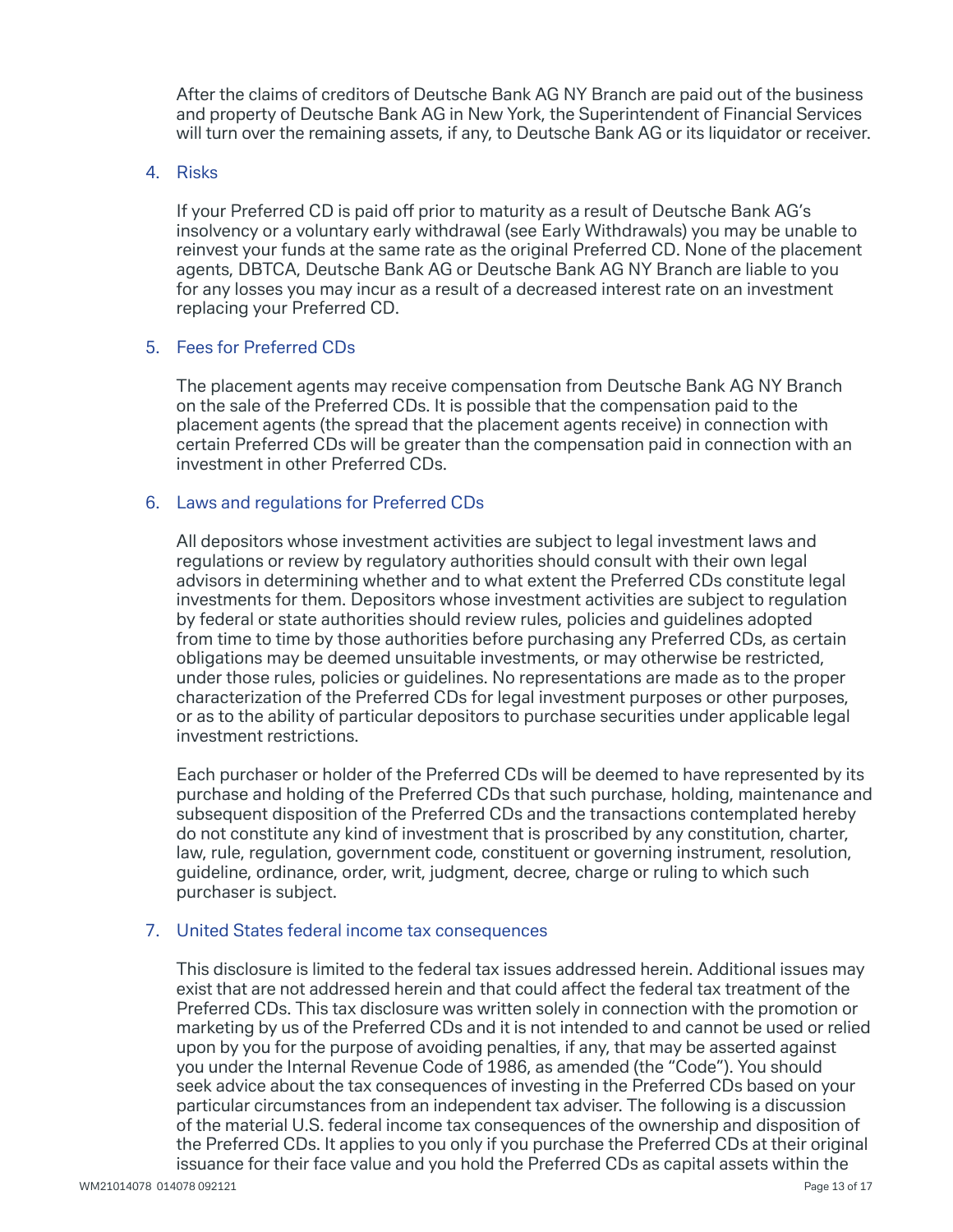meaning of Section 1221 of the Code. This discussion is based on the Code, administrative pronouncements, judicial decisions and currently effective and proposed Treasury regulations, changes to any of which subsequent to the date of this Terms and Conditions Statement may affect the tax consequences described below, possibly with retroactive effect. It does not address all aspects of U.S. federal income taxation that may be relevant to you in light of your particular circumstances, including different consequences that may apply if you are a beneficial owner of a Preferred CD that is subject to special treatment under the U.S. federal income tax laws, such as a former citizen or resident of the United States, a financial institution, a real estate investment trust, a regulated investment company, a tax-exempt entity, a dealer in securities, a trader in securities that elects to apply a mark-to-market method of tax accounting, a partnership or other entity classified as a partnership for U.S. federal income tax purposes, a person that holds Preferred CDs as a part of a straddle or integrated transaction, a U.S. holder (as defined below) that has a "functional currency" other than the U.S. dollar, or an individual non-U.S. holder (as defined below) who is present in the United States for 183 days or more in the taxable year in which your Preferred CDs are sold or retired.

 Unless otherwise indicated in an amendment or supplement to this Terms and Conditions Statement or specified on your Truth-In-Savings Rate Information Disclosure Addendum, we expect that the Preferred CDs will be treated for U.S. federal income tax purposes as described below.

#### 8. Tax consequences to U.S. holders

You are a "U.S. holder" if, for U.S. federal income tax purposes, you are a beneficial owner of a Preferred CD that is: (a) a citizen or resident of the United States, (b) a corporation, or other entity taxable as a corporation, created or organized in or under the laws of the United States, any State therein or the District of Columbia, or (c) an estate or trust the income of which is subject to U.S. federal income taxation regardless of its source.

 Interest paid on a Preferred CD generally will be taxable to you as ordinary interest income at the time it accrues or is received, in accordance with your method of accounting for U.S. federal income tax purposes.

#### 9. Tax consequences to non-U.S. holders

You are a "non-U.S. holder" if, for U.S. federal income tax purposes, you are a beneficial owner of a Preferred CD that is: (a) a nonresident alien individual, (b) a foreign corporation, or (c) a foreign estate or trust.

 Payments to you on the Preferred CDs will generally be exempt from U.S. federal withholding or income tax.

 If you are engaged in a trade or business in the United States and income from the Preferred CDs is effectively connected with your conduct of that trade or business, you generally will be taxed in the same manner as a U.S. holder. If this paragraph applies to you, you should consult your tax adviser with respect to other U.S. tax consequences of the ownership and disposition of the Preferred CDs.

#### 10. Withholding for certain foreign entities

 Legislation enacted in 2010 generally imposes withholding of 30% on payments to certain foreign entities (including financial intermediaries) with respect to certain financial instruments issued on or after July 1, 2014, unless various U.S. information reporting and due diligence requirements have been satisfied. If withholding is required, we will not be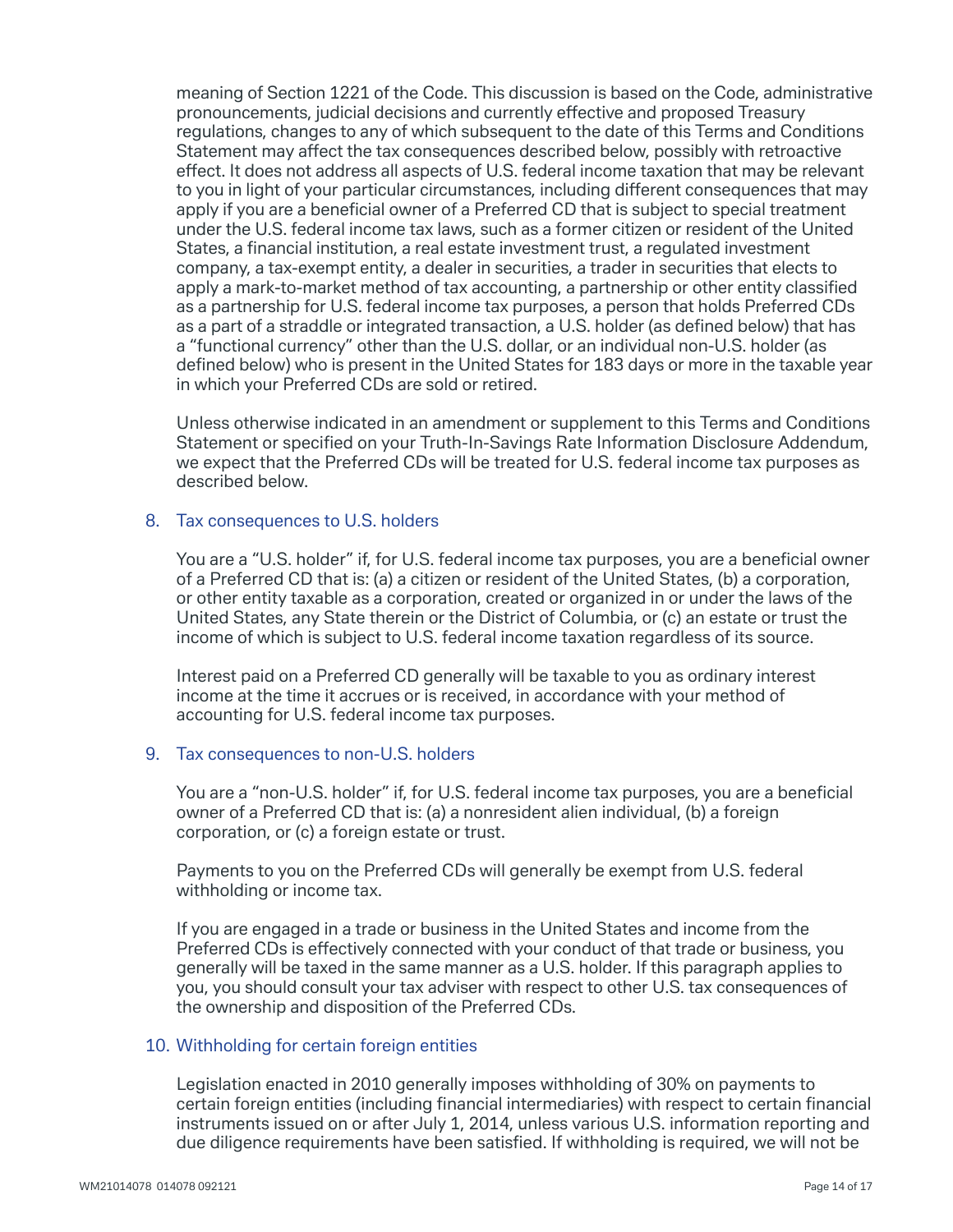required to pay any additional amounts with respect to any amounts withheld. You should consult your tax adviser regarding the implications of this legislation for your investment in the Preferred CDs.

#### 11. Information reporting and backup withholding

 Interest paid or accrued on the Preferred CDs, and the amount received from the retirement of the Preferred CDs generally may be subject to information reporting. Backup withholding may apply if you fail to provide certain identifying information (such as an accurate taxpayer identification number, if you are a U.S. holder) or meet certain other conditions. If you are a non-U.S. holder and you provide an IRS Form W-8 appropriate to your circumstances, you should be exempt from backup withholding.

#### 12. Plan of distribution for Preferred CDs

We are offering the Preferred CDs through each of DBSI and DBTCA. DBSI and DBTCA will not join together in any syndicate or group for the purpose of selling the Preferred CDs to depositors, and will not grant or receive any selling concessions, discounts or other allowances to or from each other with respect to the distribution of the Preferred CDs. DBTCA is not a member of the Financial Industry Regulatory Authority (FINRA) and, accordingly, is not subject to FINRA's rules or supervisory authority. As noted above, DBTCA acts as placement agent or distributor of the Preferred CDs. DBSI is a FINRA member and is subject to FINRA's rules and supervision. In connection with this role, the placement agents may receive compensation from Deutsche Bank AG NY Branch on the sale of the Preferred CDs.

## XXII. Where you can find out more about us

 This Terms and Conditions Statement incorporates by reference Deutsche Bank AG's most recent Annual Report on Form 20-F, as filed with the SEC, and any subsequent filings Deutsche Bank AG makes with the SEC under Sections 13(a), 13(c), 14 or 15(d) of the Securities Exchange Act of 1934, as amended. That means that Deutsche Bank AG NY Branch and Deutsche Bank AG are disclosing important information to you by referring you to those documents and we encourage you to review them. The information incorporated by reference is an important part of this Terms and Conditions Statement, and information that Deutsche Bank AG files later with the SEC and which is incorporated by reference will automatically update and supersede this information. Deutsche Bank AG's reports on Form 6-K (or portions thereof) are incorporated by reference in this Terms and Conditions Statement only to the extent that the reports expressly state such reports (or such portions) are incorporated by reference in a registration statement of Deutsche Bank AG filed with the SEC.

SEC filings are available to the public over the Internet at the SEC's web site at http://www.sec.gov. You can find information that Deutsche Bank AG has filed with the SEC by reference to file number 001-15242. You may also read and copy any document filed with the SEC at the SEC's public reference rooms in Washington, D.C., New York, New York and Chicago, Illinois. Please call the SEC at 1-800-SEC-0330 for further information on the public reference rooms. You may also request, at no cost to you, a copy of these documents (other than exhibits not specifically incorporated by reference) by writing or telephoning Deutsche Bank AG, Taunusanlage 12, 60325 Frankfurt am Main, Germany, Attention: Investor Relations (Telephone: +49-69-910-00).

 In addition, this Terms and Conditions Statement incorporates by reference Deutsche Bank AG NY Branch's most recent quarterly Report of Assets and Liabilities of U.S. Branches and Agencies of Foreign Banks (the "Call Report") filed with the Federal Reserve Bank of New York (the "Federal Reserve"), and any future Call Reports filed with the Federal Reserve until the completion of the offering of the Preferred CDs or if later, the date on which the offering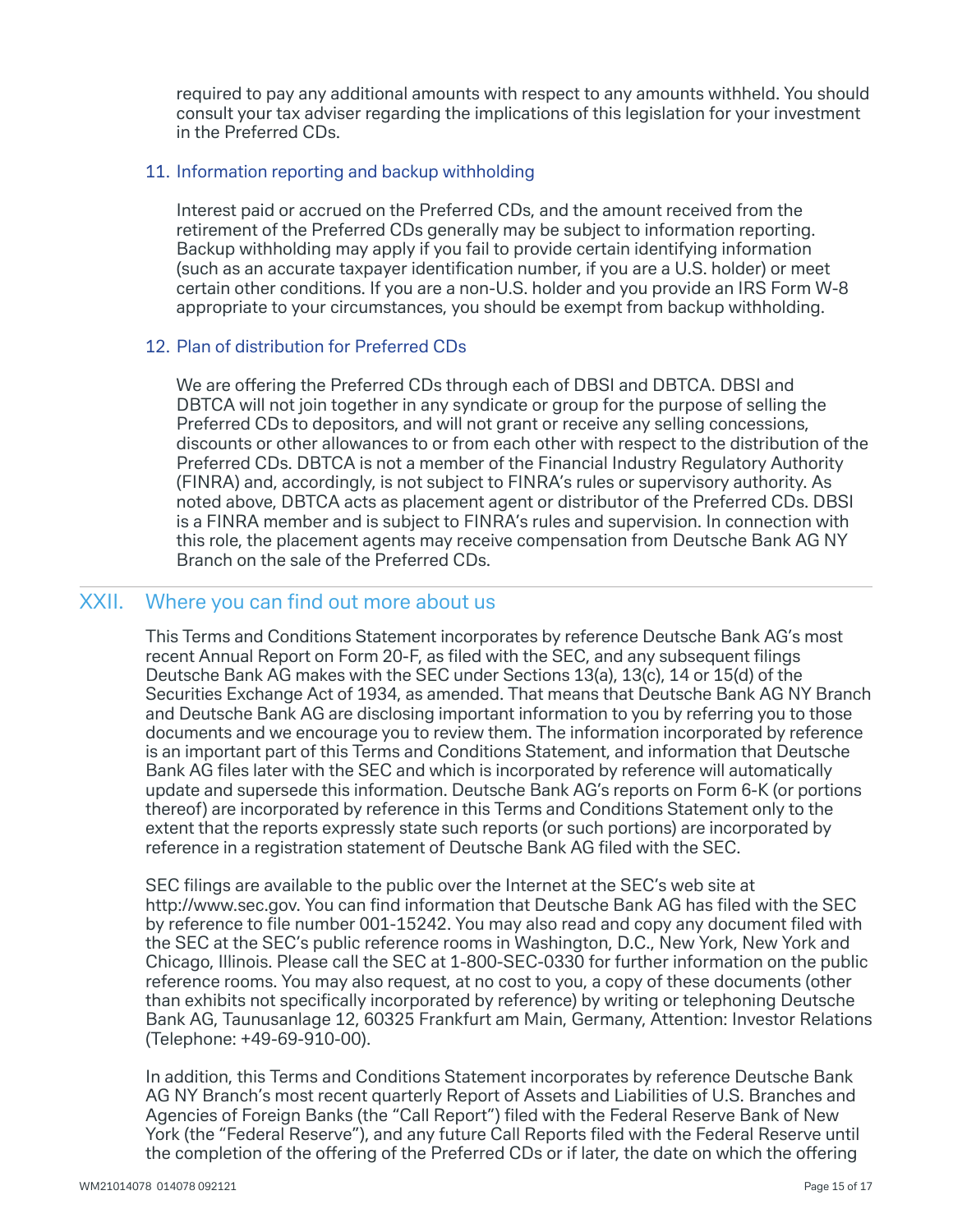of the Preferred CDs ceases. The Call Reports are publicly available by accessing the National Information Center's website at http://www.ffiec.gov/nicpubweb/nicweb/NicHome.aspx.

 No broker, salesperson or other person has been authorized to give any information or to make any representation other than those contained in this Terms and Conditions Statement and any amendment hereto in connection with the offer contained herein and therein and, if given or made, such Information or representation must not be relied upon as having been authorized by Deutsche Bank AG NY Branch, Deutsche Bank AG, DBSI, DBTCA or any other agent or broker. Neither the delivery of this Terms and Conditions Statement, any amendment hereto, nor any sale made hereunder or thereunder shall, under any circumstances, create an implication that there has been no change in the affairs of Deutsche Bank AG NY Branch or Deutsche Bank AG since the date hereof or thereof or that the information herein or therein is correct as of any time subsequent to the date of such information.

#### XXIII. Deutsche Bank AG and Deutsche Bank Group

 Deutsche Bank AG is a stock company organized under the laws of Germany under registration number HRB 30000. Deutsche Bank AG has its registered office at Taunusanlage 12, 60325 Frankfurt am Main.

 Deutsche Bank AG is the parent company of a group consisting of banks, capital market companies, fund management companies, mortgage banks and a property finance company, installment financing and leasing companies, insurance companies, research and consultancy companies and other domestic and foreign companies (the "Deutsche Bank Group"). The Deutsche Bank Group is the largest bank in Germany and one of the largest financial institutions in Europe and the world measured by total assets. The Deutsche Bank Group offers a wide variety of investment, financial and related products and services to private individuals, corporate entities and institutional clients around the world.

 The operations of Deutsche Bank AG are regulated by authorities in each of the jurisdictions in which it has offices, branches and subsidiaries. Deutsche Bank AG is subject to comprehensive regulation and supervision by the German Federal Financial Supervisory Authority (referred to as BaFin) as well as the Deutsche Bundesbank, the German Central Bank, and its overseas offices, subsidiaries and associated undertakings are subject to reserve and reporting requirements and controls imposed by the relevant central banks and regulatory authorities.

#### 1. Deutsche Bank AG New York Branch

 Deutsche Bank AG NY Branch was established in 1978 and is licensed by the New York Department of Financial Services. Its office is located at 1 Columbus Circle New York, NY 10019. Deutsche Bank AG NY Branch is subject New York State banking laws and is regulated, supervised and examined by the New York State Department of Financial Services. You can contact the Department of Financial Services by calling (800) 342-3736 or writing to the Department of Financial Services, One State Street, New York, NY 10004. Deutsche Bank AG NY Branch is also subject to Federal banking laws and regulations applicable to a foreign bank that operates a New York branch. Deutsche Bank AG NY Branch is also regulated, supervised and examined by the Federal Reserve Board acting through the Federal Reserve Bank of New York.

#### 2. Additional information and financial statements

 Please refer to the Annual Report on Form 20-F of Deutsche Bank AG and the other documents filed by Deutsche Bank AG with the SEC under the Exchange Act for additional information and financial statements relating to the Deutsche Bank Group.